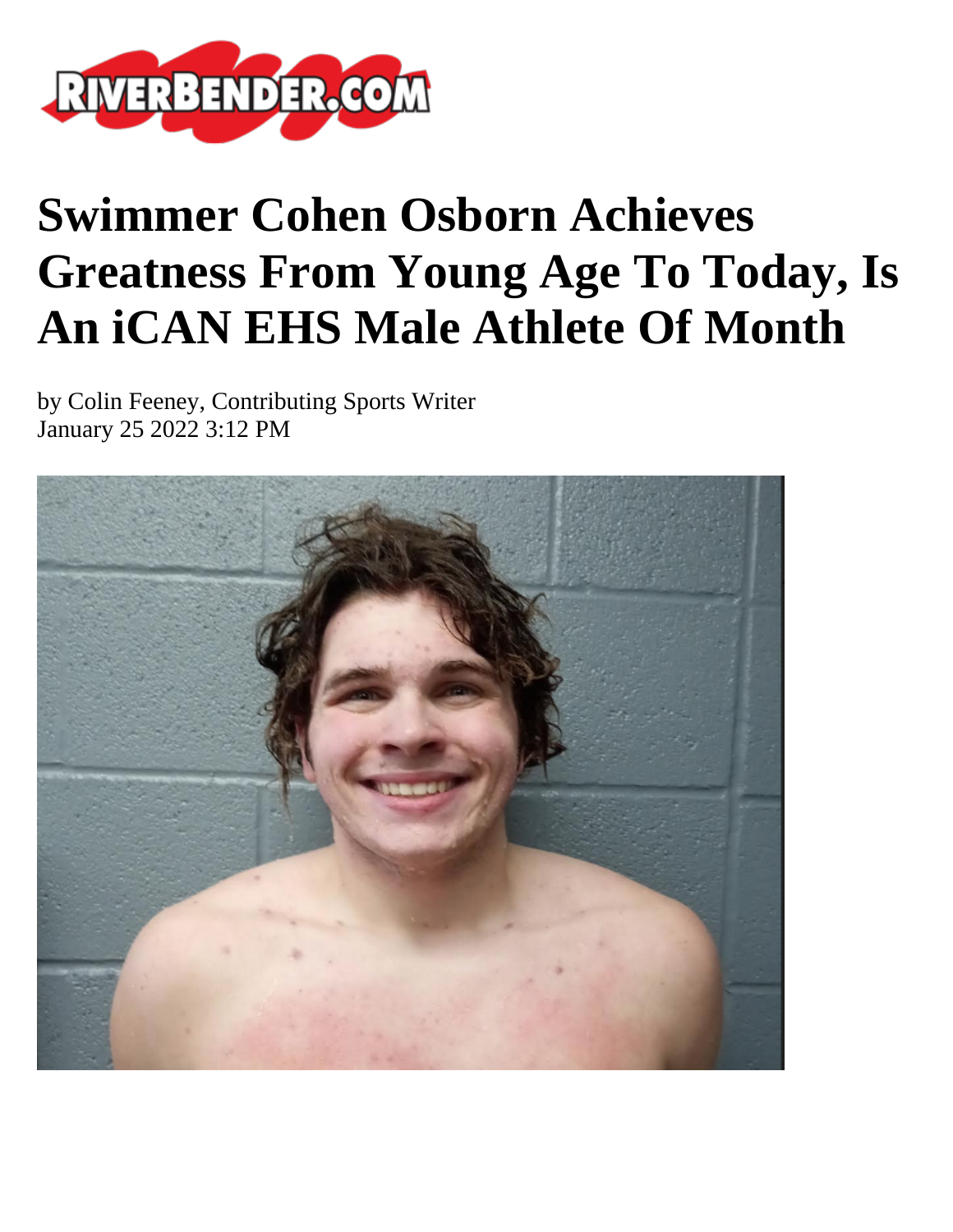EDWARDSVILLE - Since he was a young boy, Cohen Osborn has been a swim star. Cohen started in summer swim as a youngster and he has continued to improve and blossom over the years and is now a poised and powerful, sophomore high school swimmer. From a young age, Cohen has been dominant in nearly every stroke and it remains the same today. The sky is the limit for what Cohen will achieve by the time he graduates at EHS.

Edwardsville High School Coach Christian Rhoten and Chuck Fruit Aquatics Center Director Bob Rettle had nothing but positive things to say about him.

"Cohen jumped right into the mix of in summer swim at a young age," Rettle said. "Cohen's parents both swimmers, Brooke and Scott Osborn were both swimmers, so we have a little bit generational swim stuff going on here. That doesn't happen so much for couples, but it is nice to see the generational swim thing in the program."

Rettle said Cohen has tons of talent and has some of the top marks ever recorded in USA-Ozark swimming.

Cohen Osborn is having a great season for the Edwardsville High boys swimming team in 2021-2022, and in a quadrangular meet held Jan. 22 at the Chuck Fruit Aquatic Center, Osborn won both the 100-yard butterfly at 55.84 seconds and the 100-yard backstroke in a blazing 50.22 seconds, also swimming on relay teams that helped the Tigers win the meet against Chatham Glenwood, Springfield, and O'Fallon.

Cohen is an iCAN Clinic Male Athlete of the Month for Edwardsville High School.

Cohen felt he had a very good meet in the quad and has been swimming well all season.

"I swam really well today," Osborn said in an interview immediately following his win in the 100-yard backstroke. "I managed to go 21.7 in my 50 (yard freestyle) as well, which is a very good time for me. So I was happy with that."

Osborn feels he has swum very well this season and has worked hard in training to achieve his best times so far this season.

"So far this season, I've done very well," Osborn said, "because we've been training extremely hard over just this whole season and my times currently are probably better than I was even hoping for. We're doing very well."